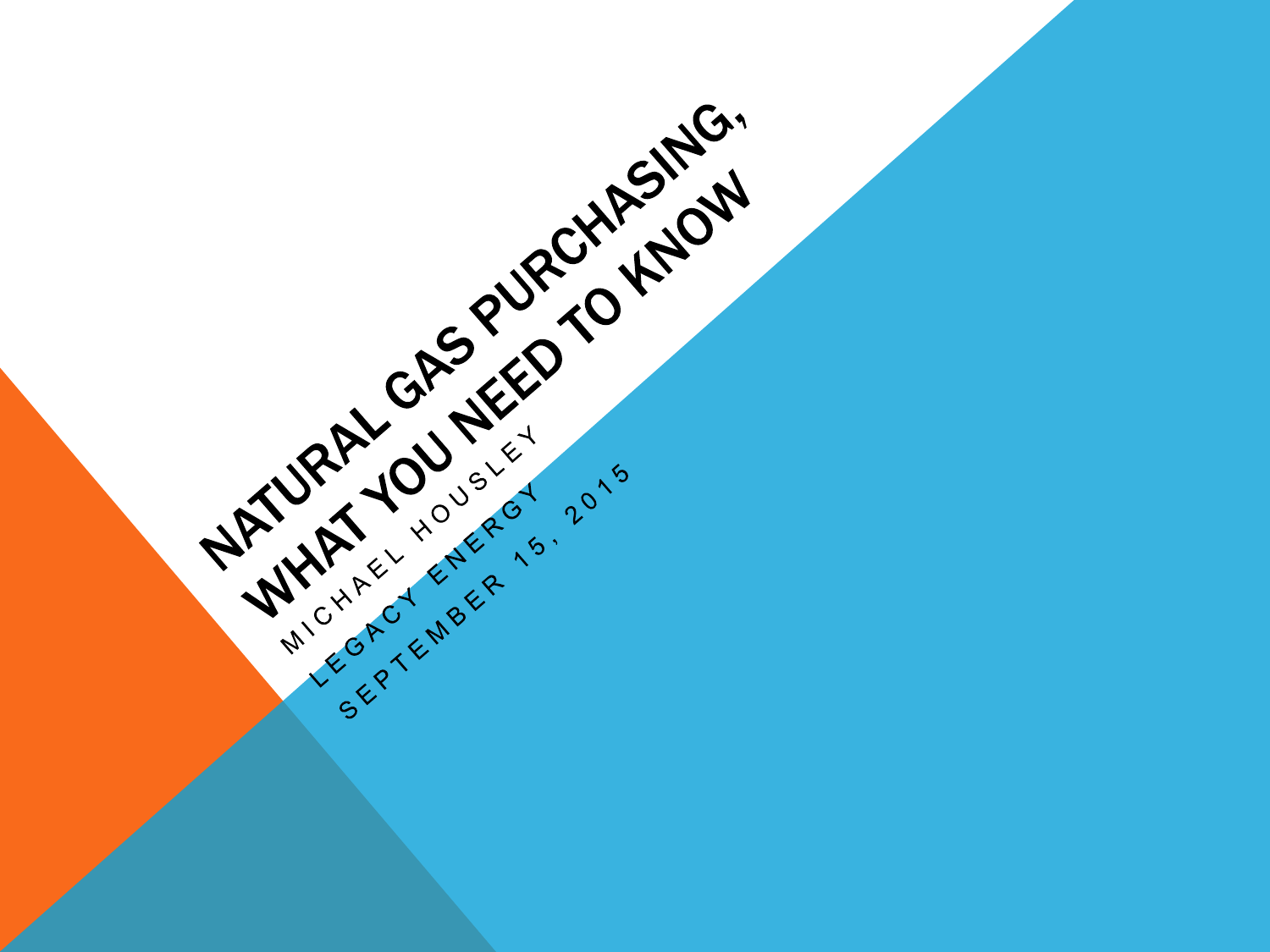# NG CONTRACTING

#### **COST COMPONENTS**

- **≻Commodity** 
	- Physical NG
	- NYMEX Futures Priced at Henry Hub
- **>Basis** 
	- >Transportation Cost to a Delivery Point
- **Distribution** 
	- Utility Costs from City Gate to Meter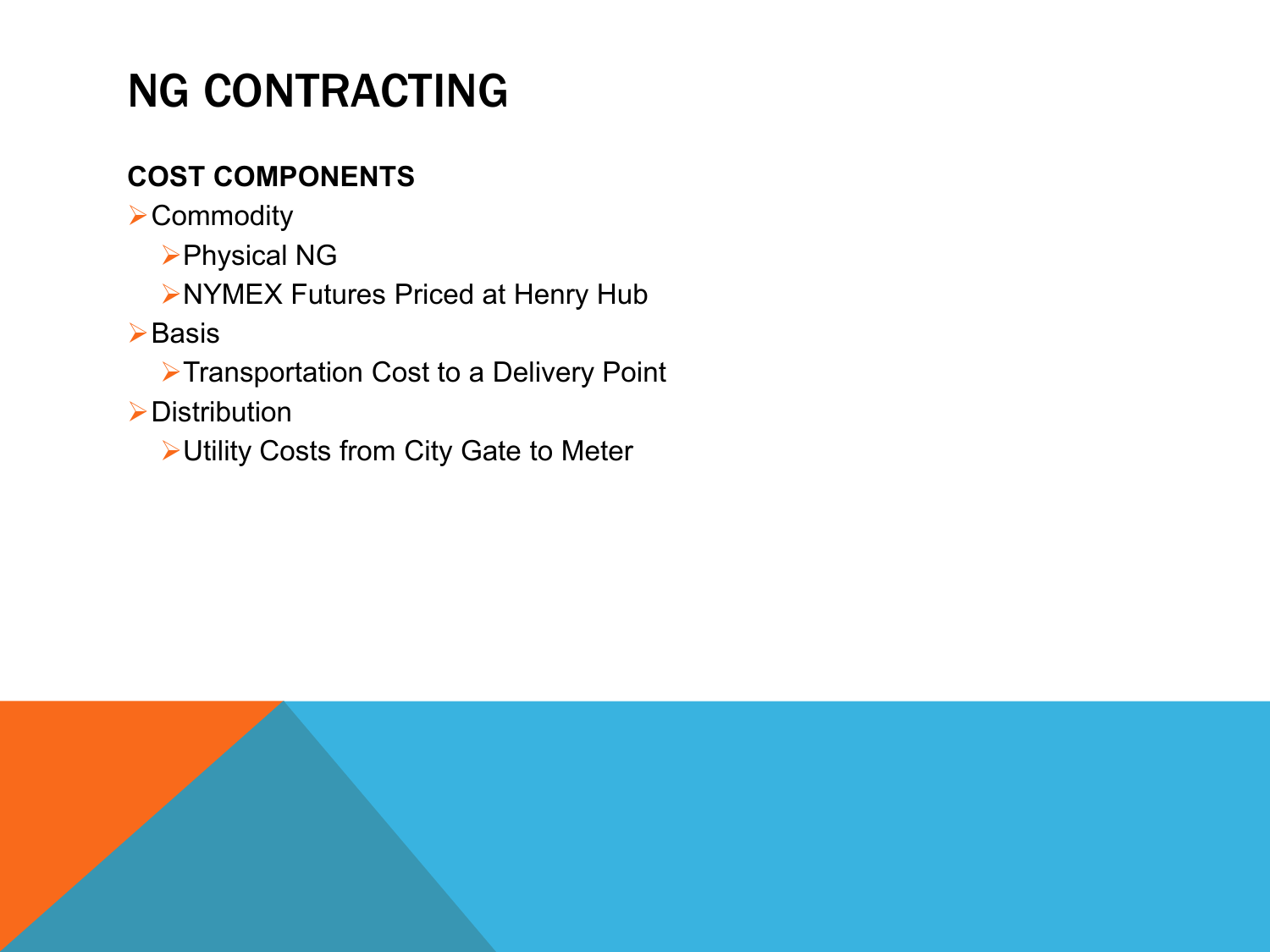# NG CONTRACTING

#### **Smaller Accounts (< 7,000 dth/year)**

- ▶ "Customer Choice" or "DCQ" accounts
- Supplier pricing based on "*utility-provided*" customer usage data (weather normalized)
- Full requirements
	- Supplier assumes risk of over/under usage
- Switching to/from suppliers relatively easy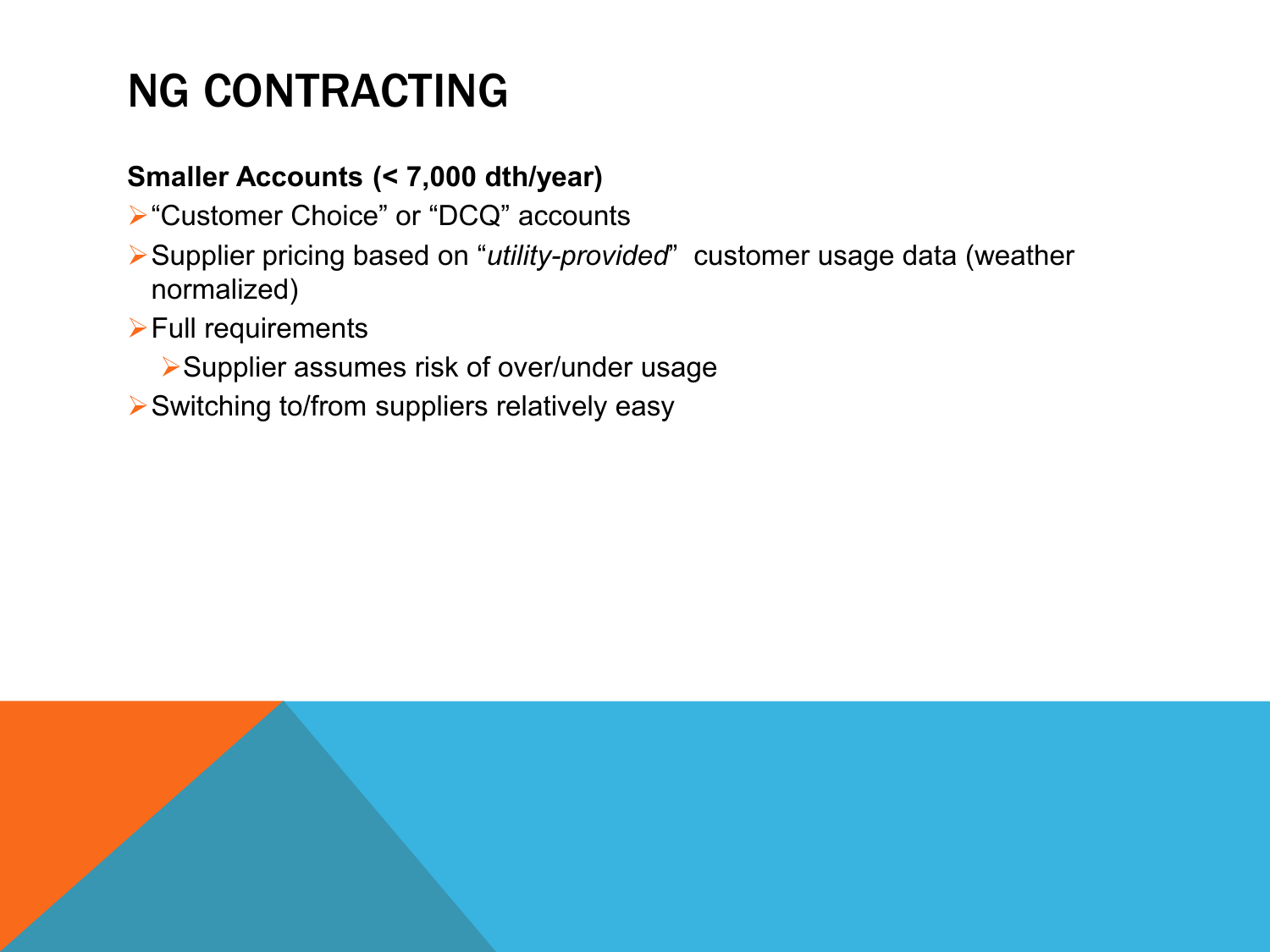# NG CONTRACTING

#### **Larger Accounts**

- > "Transportation" or "Contract Quantity" accounts
- $\triangleright$  Transportation agreement with utility
	- Maximum Daily Quantity (MDQ)
	- Greater delivery/usage restrictions
	- $\triangleright$  Higher probability of curtailments/interruptions
- Supplier pricing based on "*customer-provided"* usage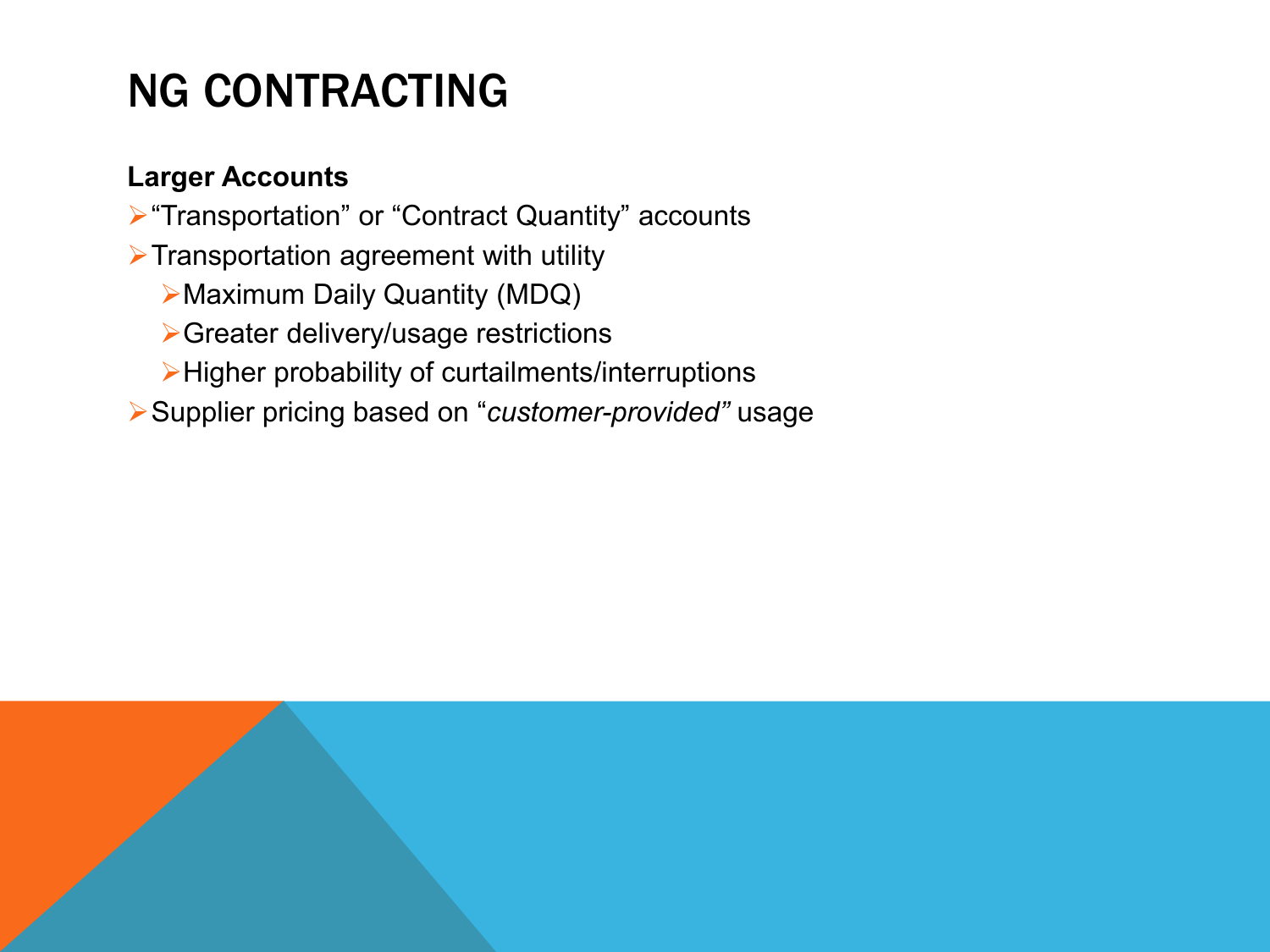# UTILITY TRANSPORTATION AGREEMENTS

#### **Questions to ask yourself**

**≻Do we have a Transportation Agreement?** 

- Where is the Agreement?
- $\triangleright$  Do we have a utility account representative?
	- Who is my utility account representative?
- When was the last time someone reviewed the agreement?
	- When does it expire? Does it auto-renew?
	- What is my MDQ? Is it accurate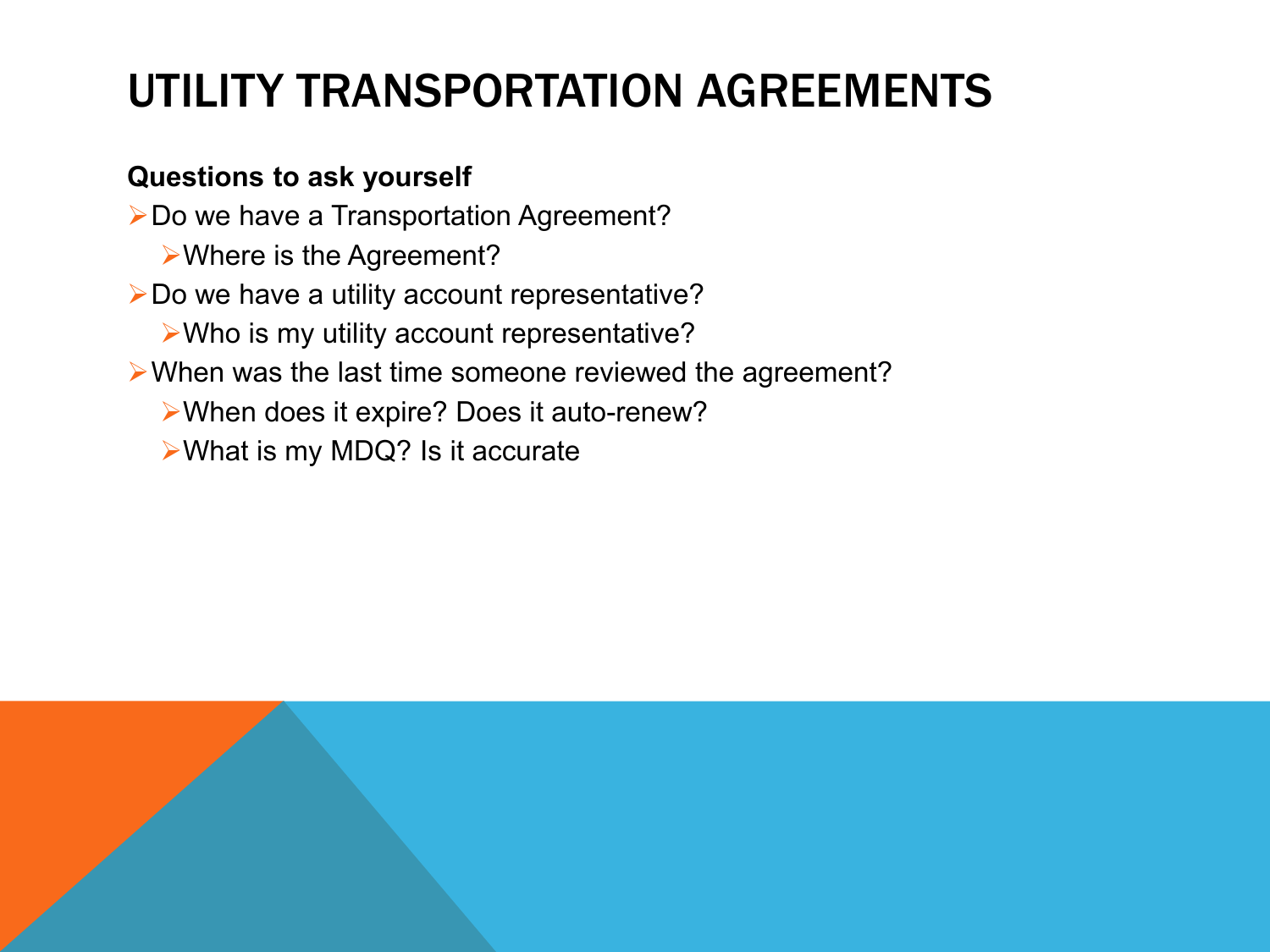#### **Service Classification: Medium Volume Firm Transportation Service ("MVFT")**

#### **Availability**

- $\triangleright$  Monthly Usage > 2,000 MCF
- Maximum Daily Quantity ("MDQ") < 500
- **≻**"...subject to availability of adequate gas transmission and distribution system capabilities"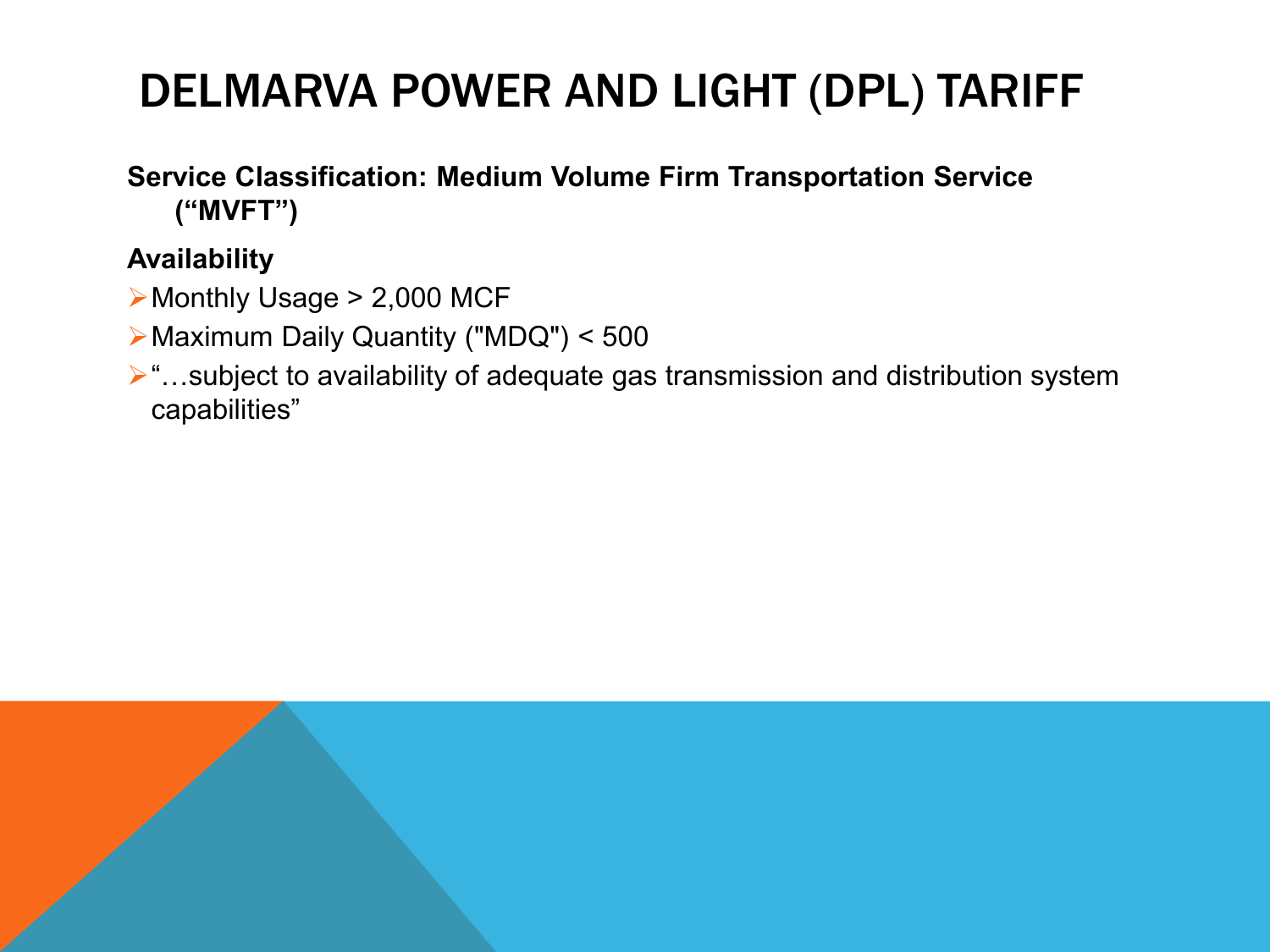#### **Rates and Charges**

- Customer Charge \$757 per month
- *Demand Charge*  \$16.14 per MCF of Billing MDQ
- Delivery Charge \$0.518 per MCF
- ▶ Balancing Fee \$0.3388 per MCF of Imbalance Volumes
- Environmental Surcharge \$0.01215 per MCF

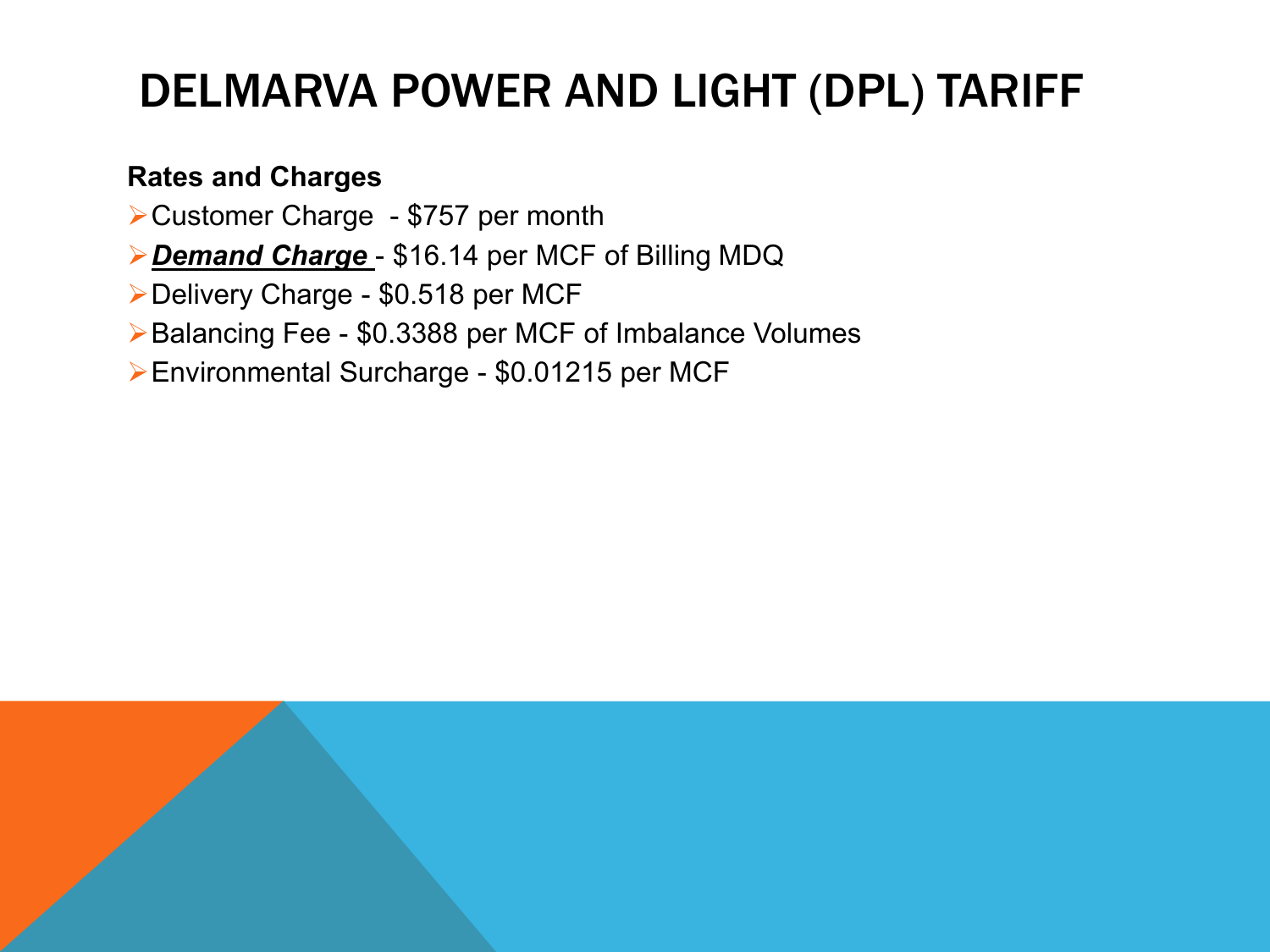#### **Rates and Charges**

In addition, the Customer will pay all applicable delivery charges, *authorized and unauthorized overrun charges, imbalance cash-out charges*, balancing fees, taxes and any surcharges that may apply.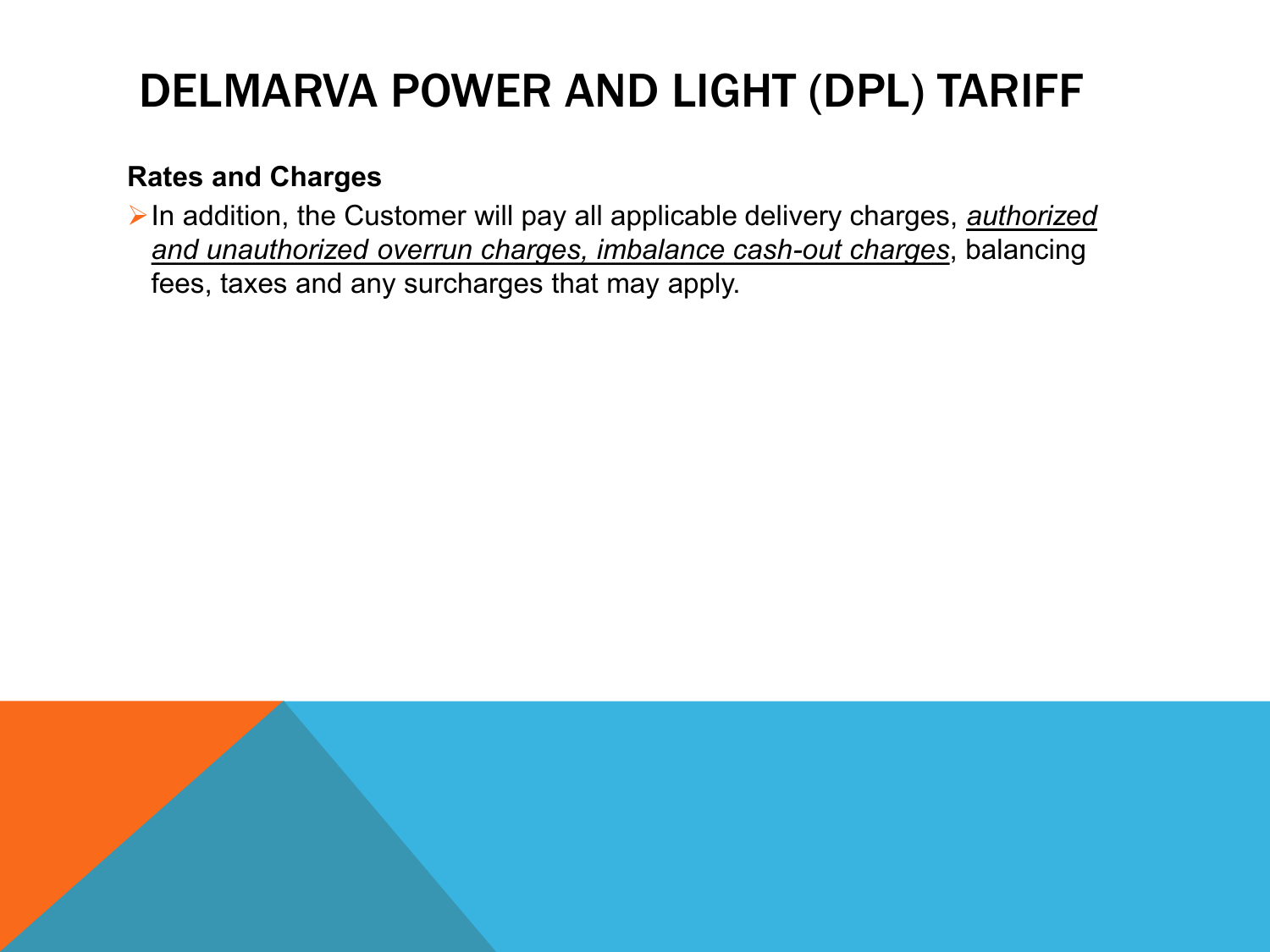### MVFT SERVICE AGREEMENT

**Existing firm sales customer, executed agreement February 2007**

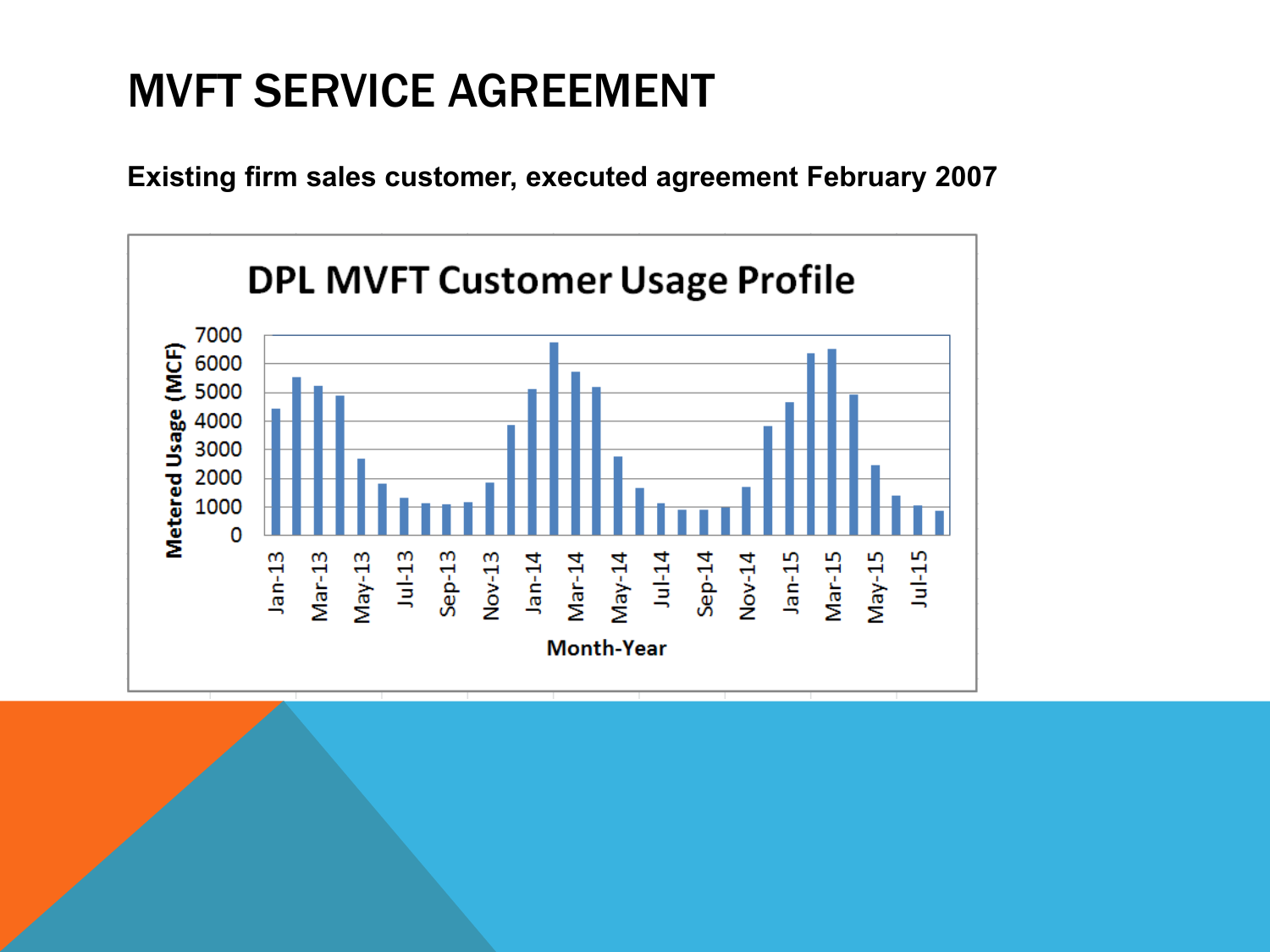### MVFT SERVICE AGREEMENT

**Contract Term - 1 year, renews unless 90 days prior notice given** 

**Transition Charge - \$15,000**

**Contract MDQ - 450 MCF**

 $$72,600/yr$ 

*"Customer hereby agrees that if Customer exceeds its Contract MDQ during the months of October through March, the Contract MDQ shall be adjusted to equal the highest daily take in such period. Customer further agrees that other changes to increase or decrease Contract MDQ shall be made as provided in the Gas Service Tariff."*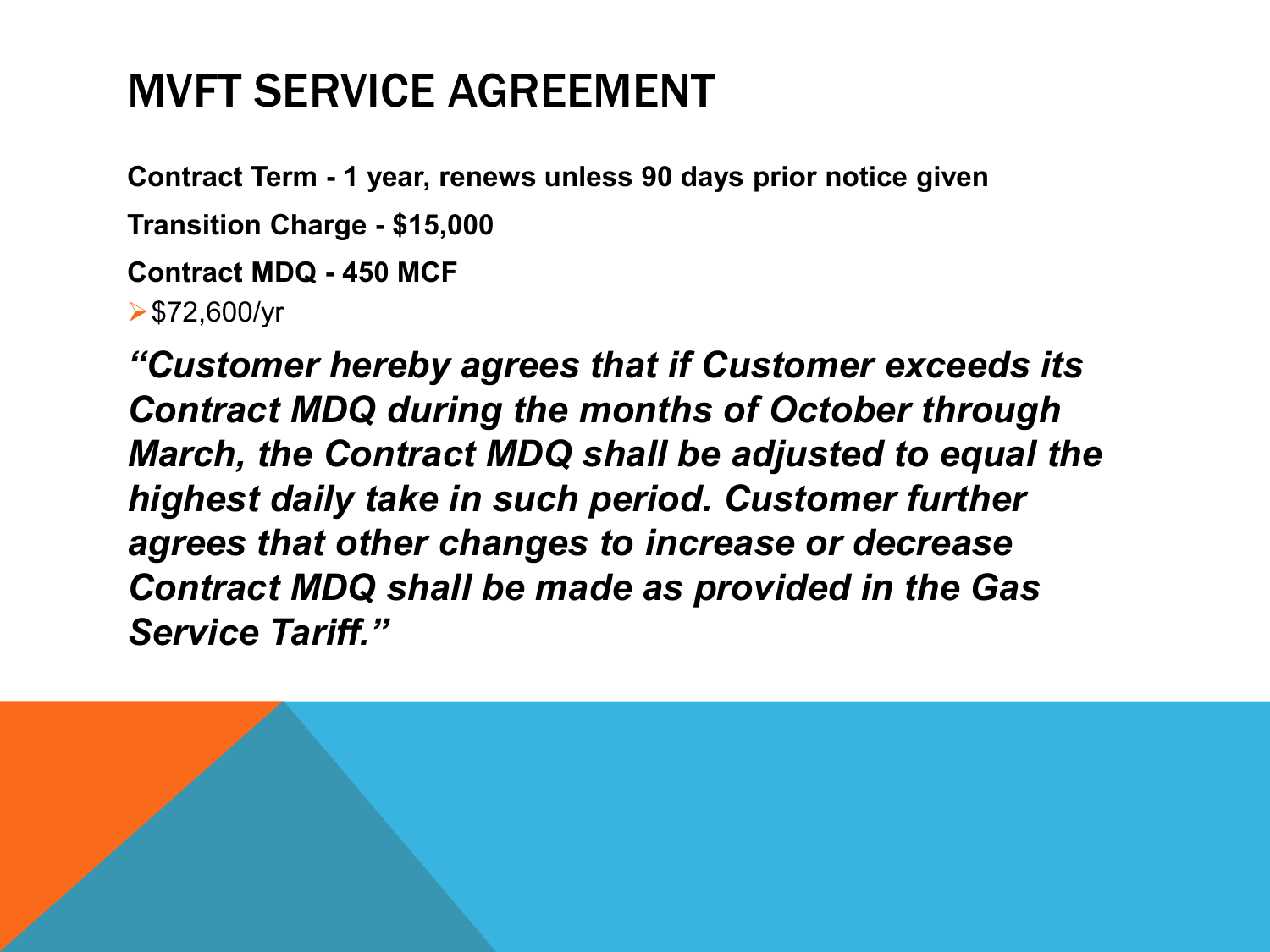*"The Customer's Contract Maximum Daily Quantity ("Contract MDQ") shall be set initially at the Customer's MDQ in effect as of April 1, 2003."*

*"The Company will consider written requests to reduce Contract MDQ based upon evidence of a permanent change in the Customer's process or facility loads which, in the sole judgement of the Company, indicate a material reduction in demand likely to continue for three years after considering an extrapolation of the Customer's recorded load and growth history to the Company's design weather conditions."*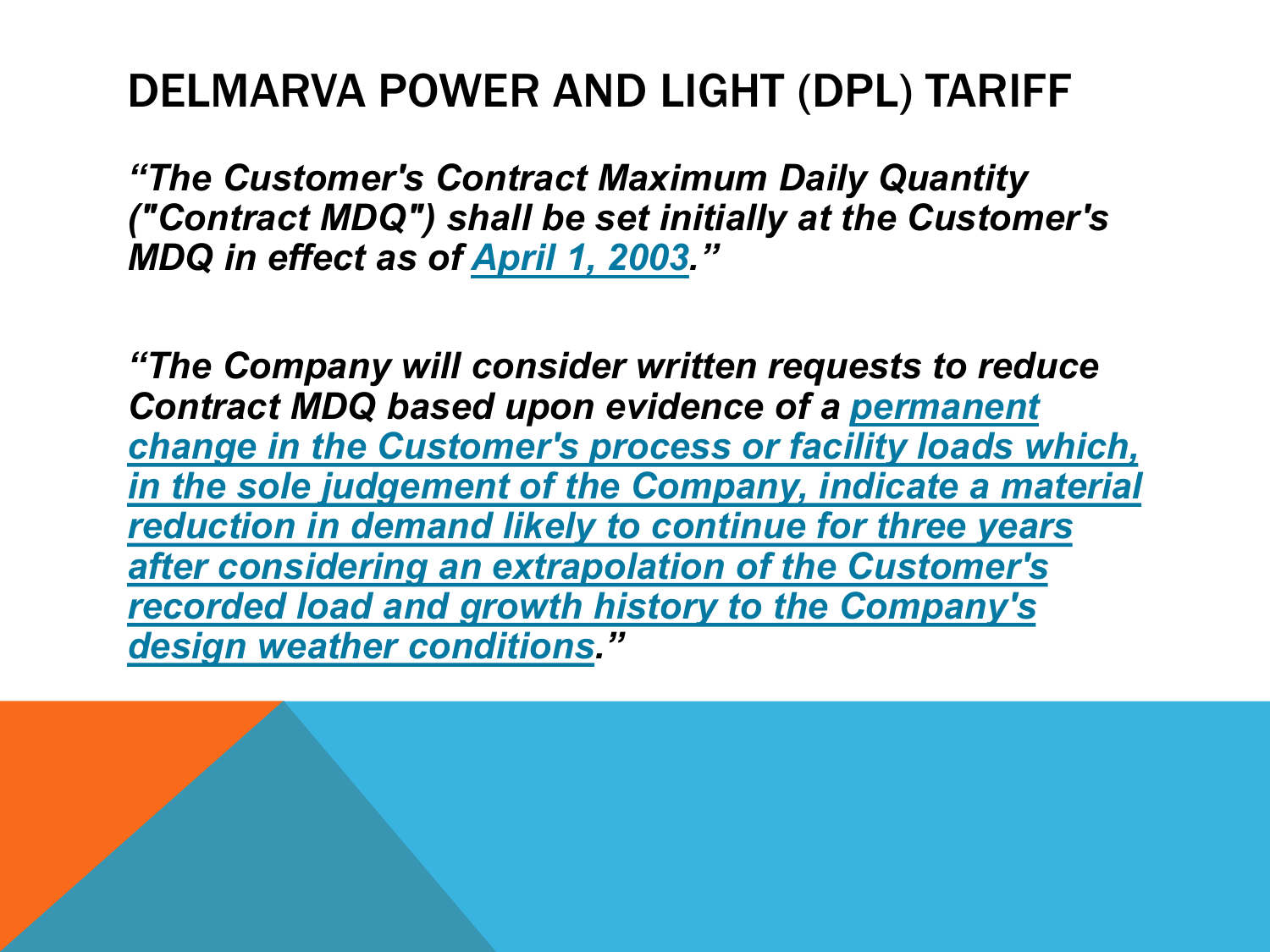**"Once Contract MDQ is reduced, any subsequent instances in which the Customer exceeds Contract MDQ or any request for an increase in Contract MDQ** *will not automatically result in an allocation of additional capacity. No firm capacity will be offered unless it is available, and if Contract MDQ is not increased the Customer will be liable for all penalties that may be associated with exceeding Contract MDQ."*

**"The Company will have no obligation to provide an increase to Contract MDQ if, in the Company's sole judgment, the system-wide firm capacity projected to be available to the Company during the following three heating seasons is inadequate to support both such higher Contract MDQ and to supply the requirements of all existing customers and** *expected growth in requirements from existing and new residential and other high-priority customers***".**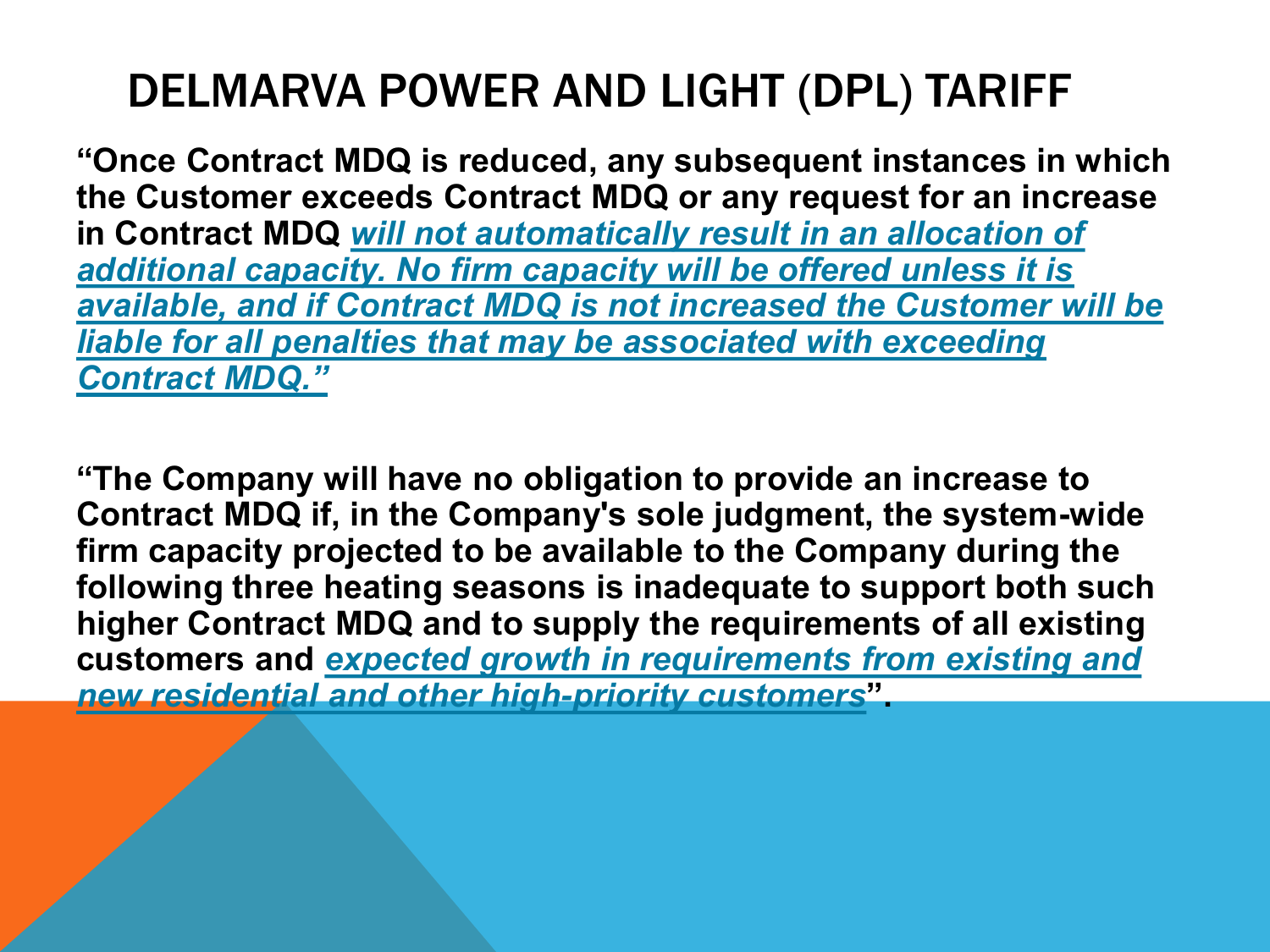## **CONCLUSIONS**

- **DPL's gas tariff and transportation agreements clearly favor the utility.** 
	- Increases in MDQ's are automatic.
	- There are no automatic decreases in MDQ's (even if they are deserved).
- **Many companies have no idea how MDQs are developed, or how/when they can be modified.**
- **Legacy successfully petitioned DPL to reduce the MDQ to 280 MCF, savings customer \$30,000/yr.**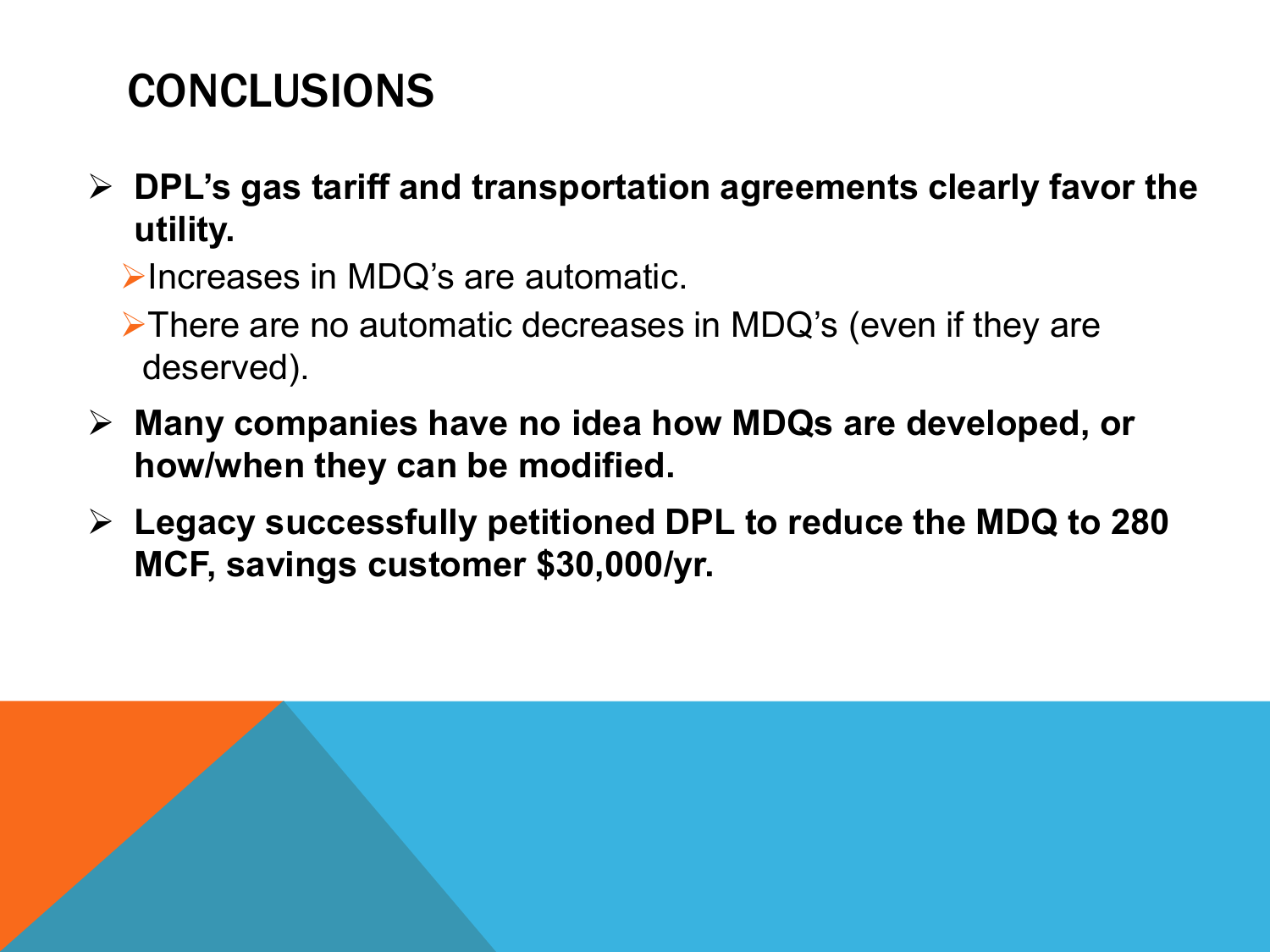### **CONCLUSIONS**

#### **In some states, utilities are required to**

- **EXECT** PREVIEW customer usages and update MDQ's once a year
- Review customer usages annually to insure they are on the appropriate utility tariff rate

#### **Even though they are required, some utilities do not comply**

We identified customers whose contract demands had not changed in five years, even though their usages were significantly below their MDQ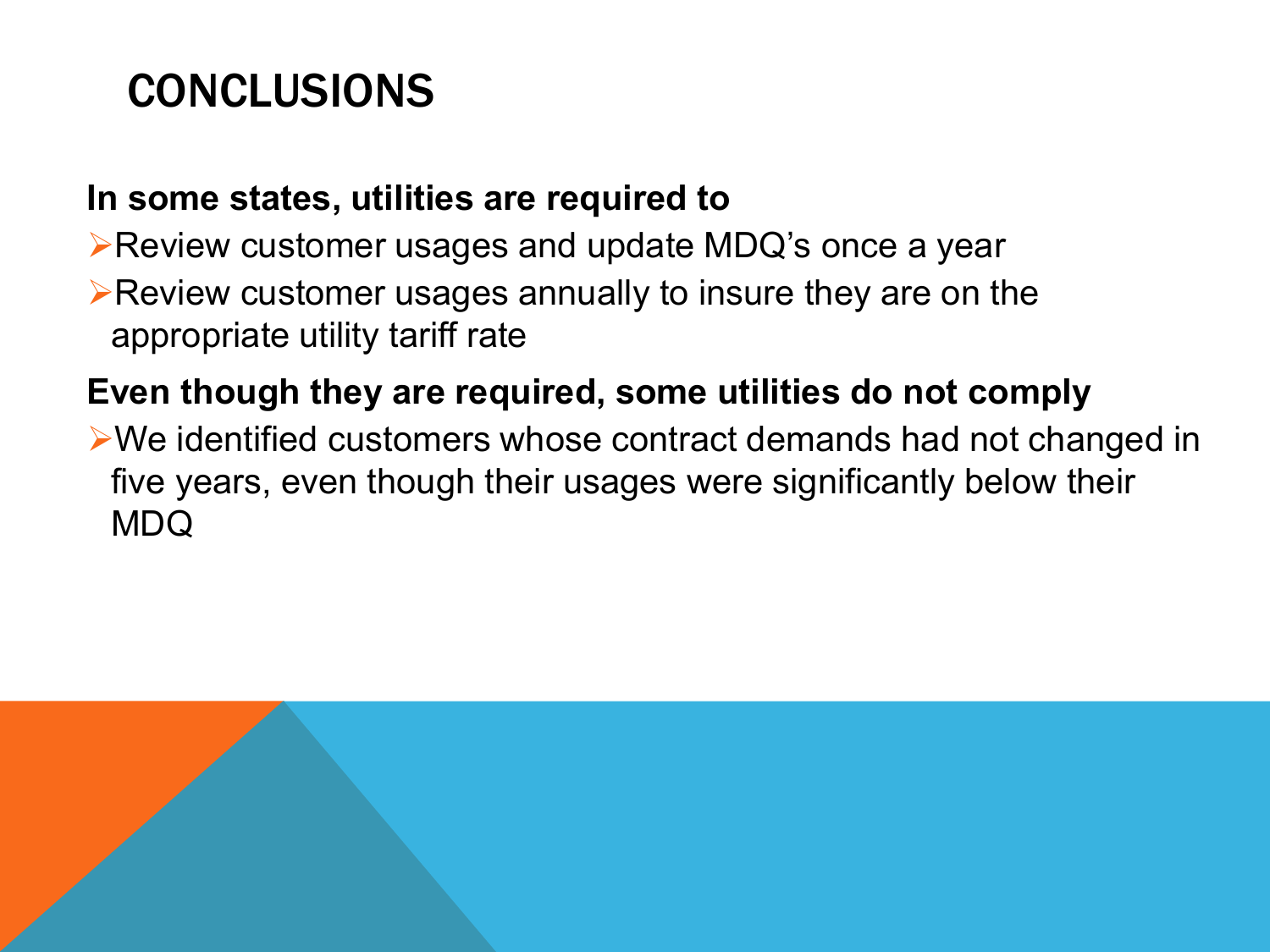# OPERATIONAL FLOW ORDERS

- **An Operational Flow Order is a mechanism to protect the operational integrity of the pipeline.**
- High or low pipeline inventory.
- **Require shippers to take action to balance their supply with their customers' usage.**
- on a daily basis
- **specified tolerance band**

#### **Shippers may deliver additional supply or limit supply delivered to match usage**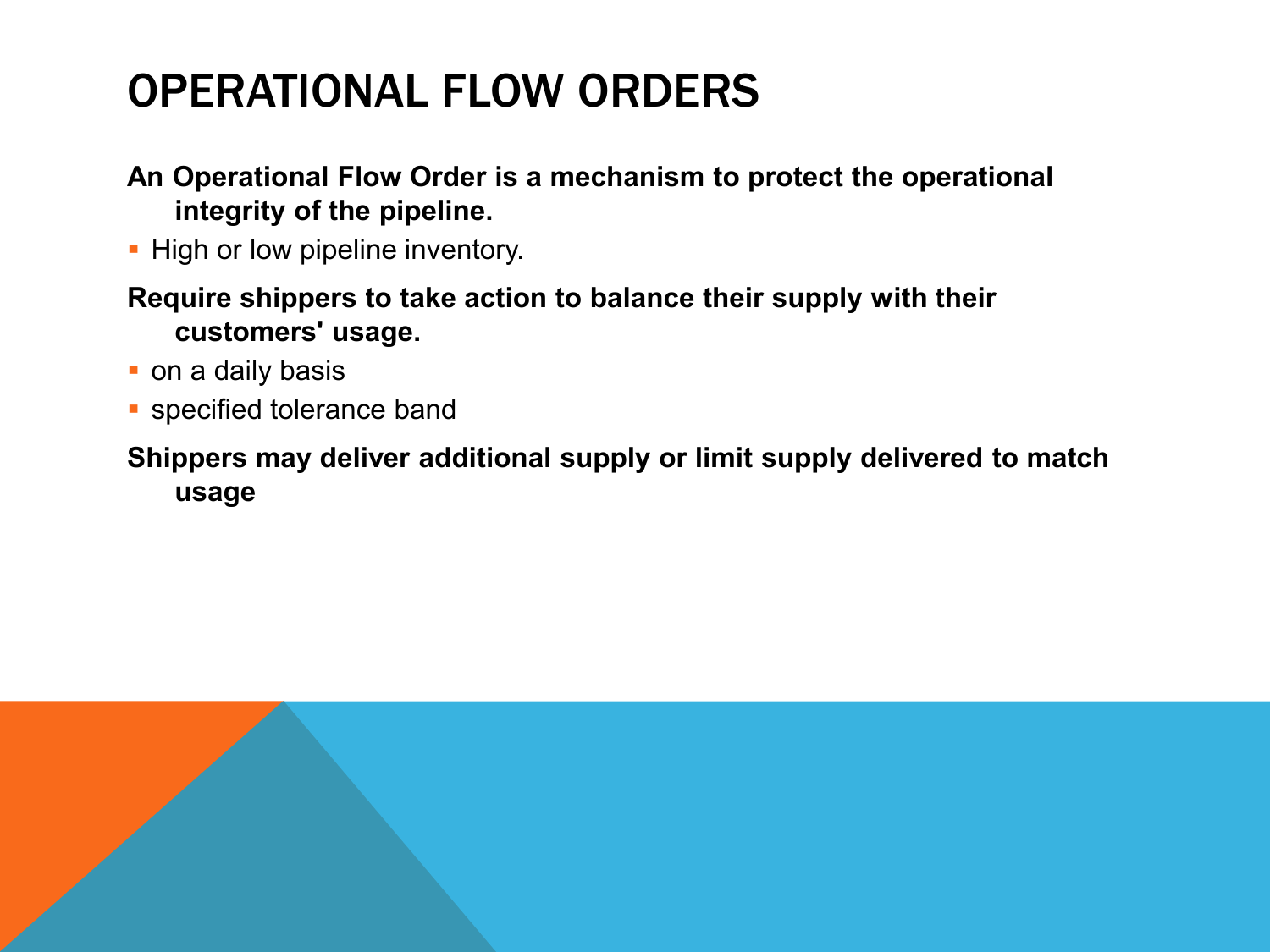# CONTRACTING WITH NG SUPPLIERS

#### **Define Procurement Objectives**

- $\triangleright$  Contract term (start month end month)
- Contract volume (dth/month)
- **≻Contract type** 
	- **>Basis**
	- $\triangleright$  Fixed Price (basis and commodity)

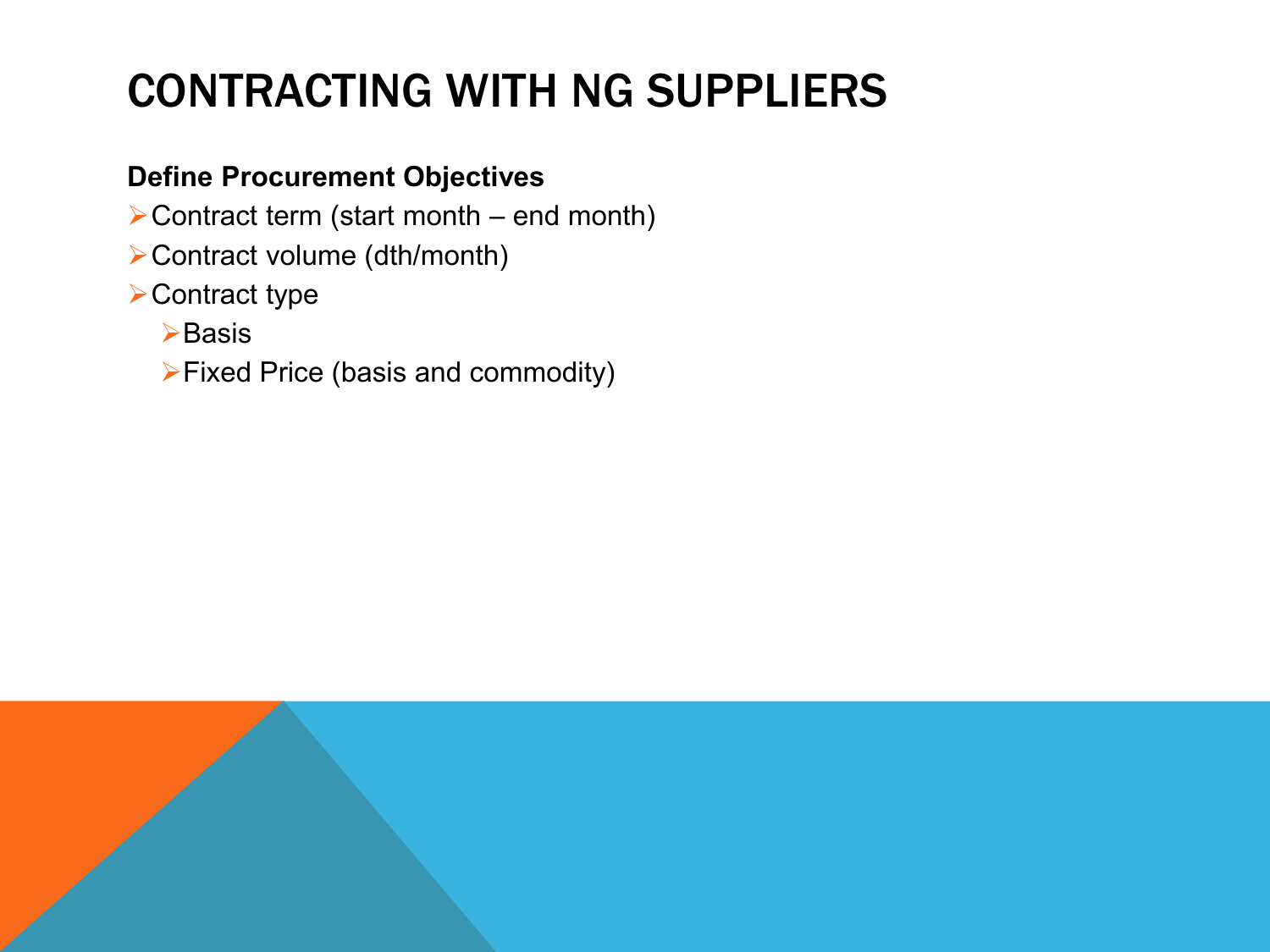# CONTRACTING WITH NG SUPPLIERS

#### **Define hedging strategy**

- $\triangleright$ % to hedge now
- $\triangleright$ % to hedge later
- ▶ Set triggers for "automatic lock in"
- Deadline for executing supply contract
- Deadlines for executing hedges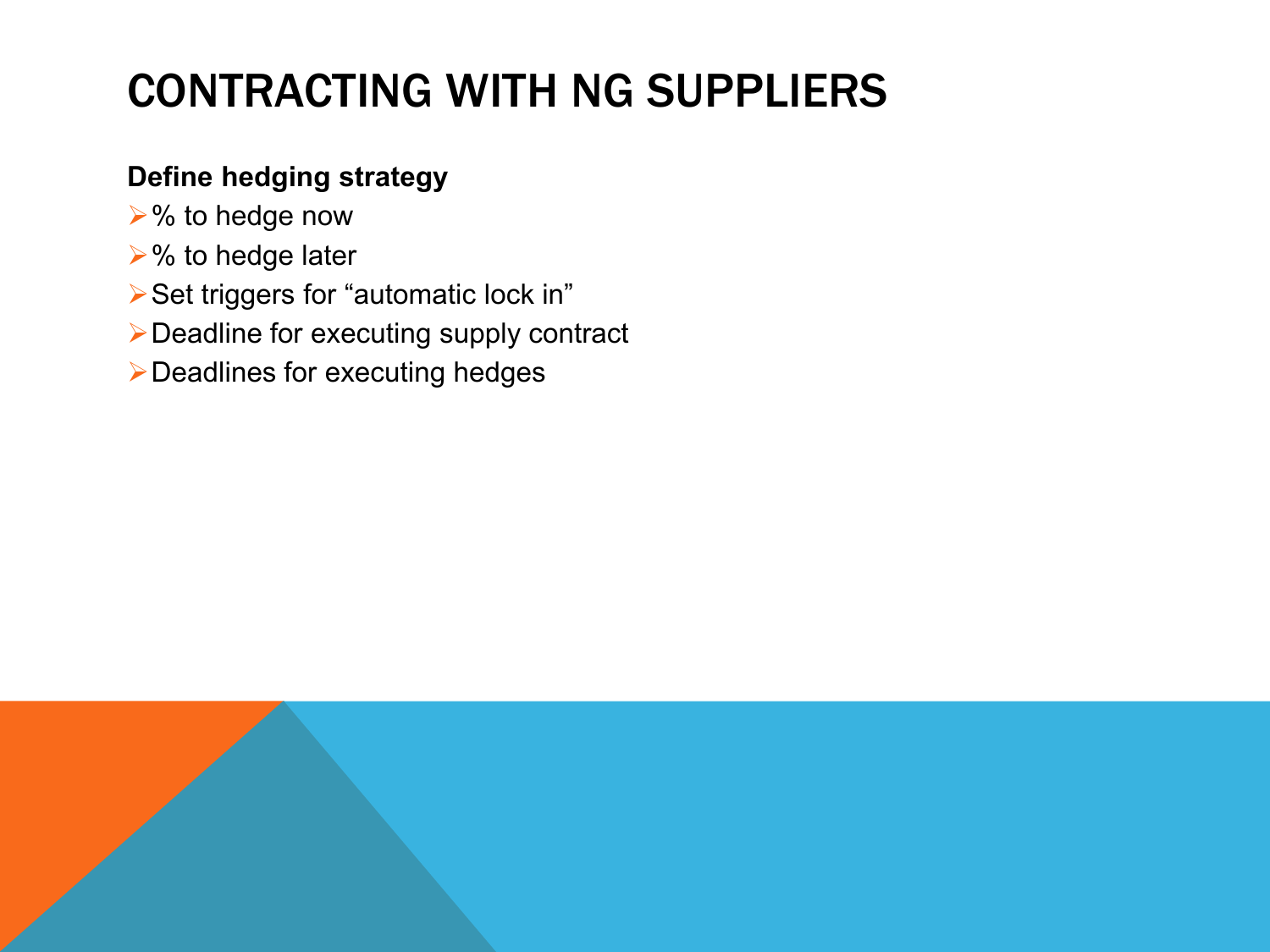## REALISTIC EXPECTATIONS

#### **Hedges Never Go As Planned**

"Overly Conservative", locked in

- *Too much gas*,
- *Too high a price*,
- *Too far out* (in the future)

"Procrastinator" or "Bottom Feeder"

- $\triangleright$  Put off making decision, or
- Waited for bottom of market
- $\triangleright$  Ended up in the spot market

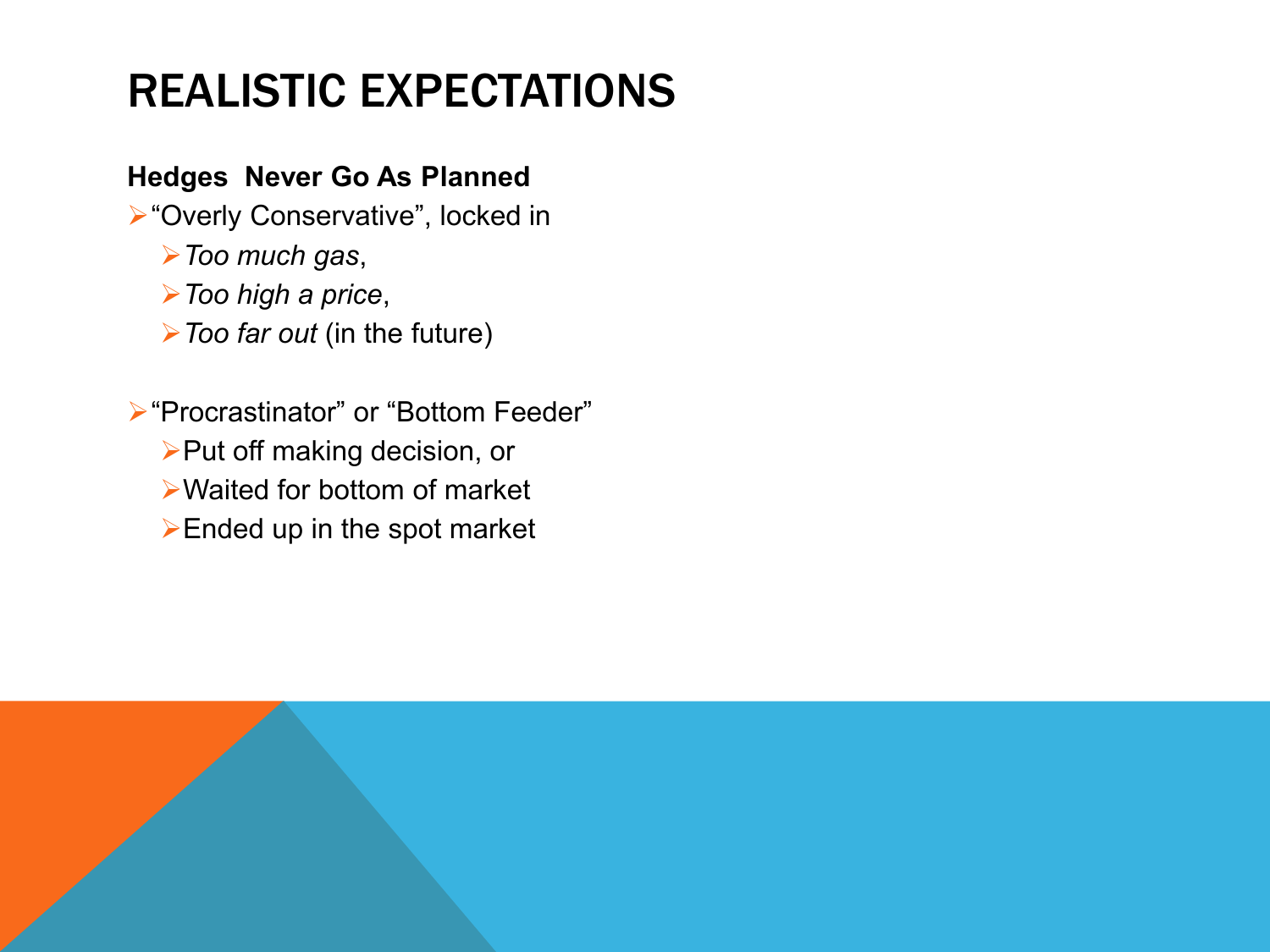### TODAY'S GAS MARKET

#### **Paradigm Shift Has/Is Occurring….**

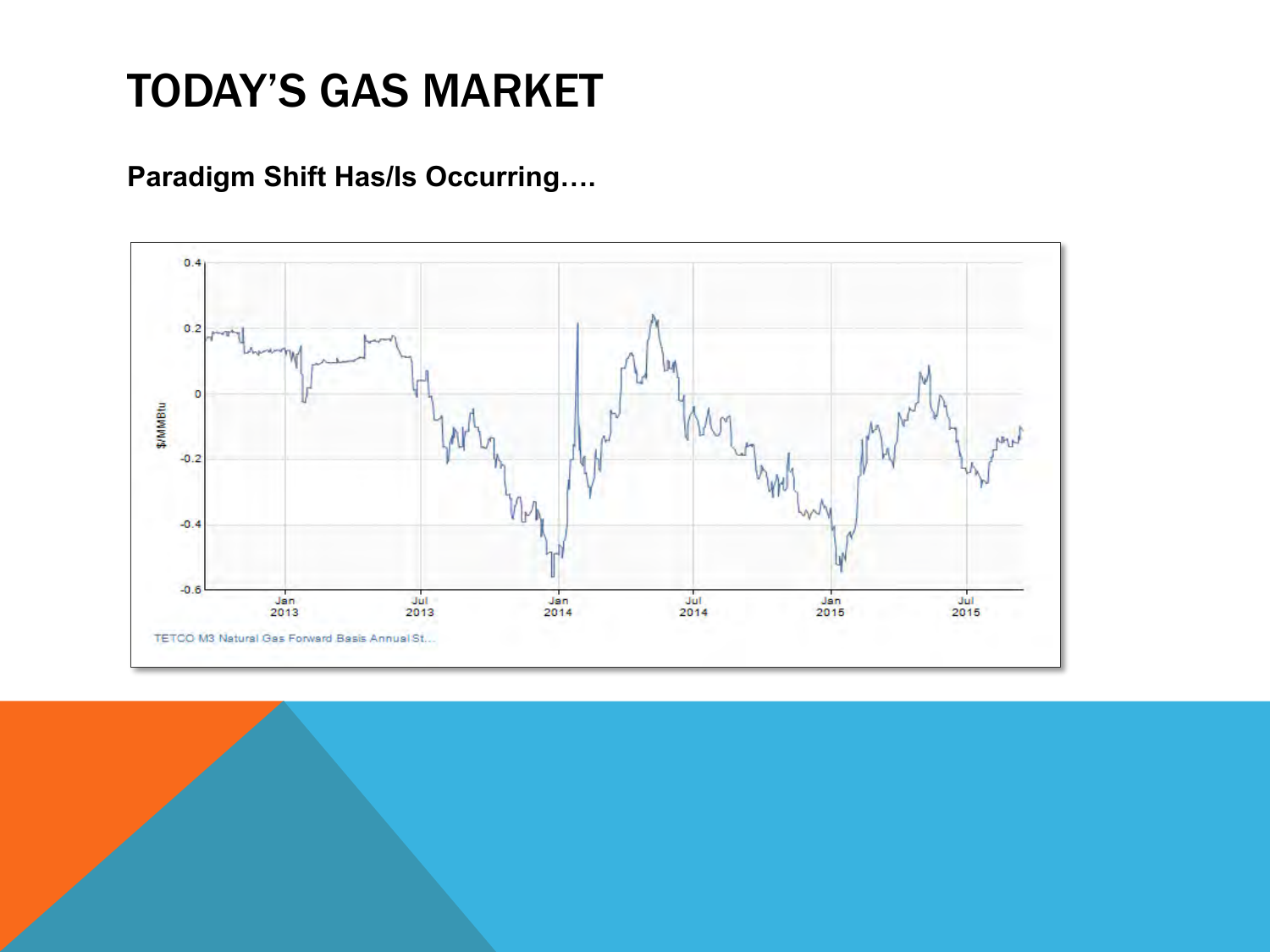### TODAY'S GAS MARKET

#### **Not All Locations Benefitting**